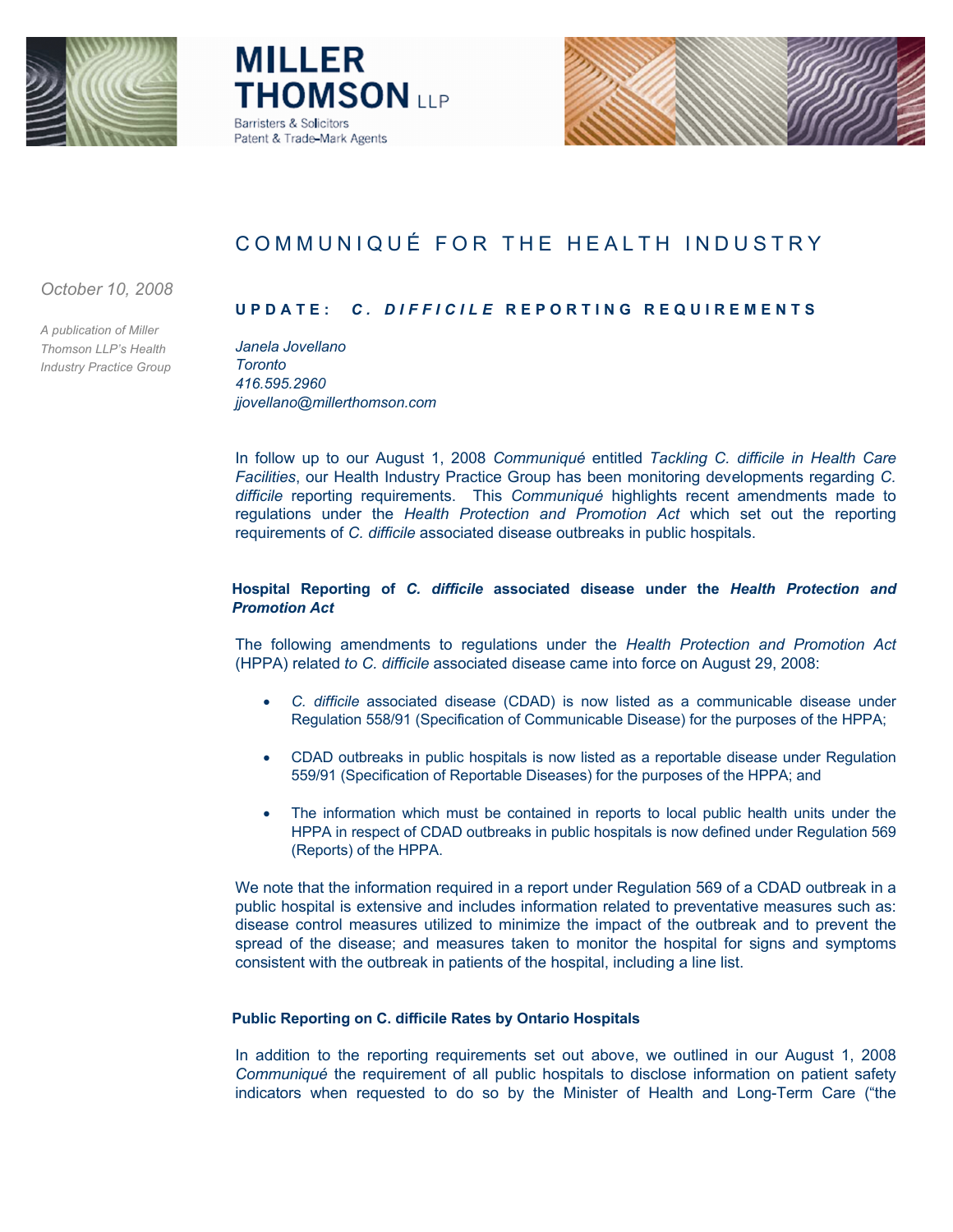Minister"). In May 2008, the Ontario Ministry of Health and Long-Term Care ("the Ministry") announced that as of September 30, 2008, all Ontario hospitals would be required to publicly report on *C. difficile* rates in their facilitates through a public website. This requirement is in accordance with amendments made to Regulation 965 under the *Public Hospitals Act* that came into force in July 2008. The amendments added requirements for hospitals to disclose to the Minister information concerning indicators of the quality of health care provided by the hospital related to hospital-acquired infections, actions undertaken to reduce hospital-acquired infections and mortality rates.

#### **Commentary**

On September 26, 2008 the CDAD rates of all public hospitals in Ontario were published on the Ministry's website. This is the first time that CDAD rates have been publicly reported in Ontario. The public reporting of CDAD rates is the first of eight patient safety indicators all Ontario hospitals are required to report as part of the Ontario government's plan to create transparency in Ontario's hospitals. Three of the other seven patient safety indicators must be publicly reported in December 2008 and the remaining four in April 2009. We expect that additional requirements regarding the reporting of these patient safety indicators will be established and our Health Industry Practice Group will continue to monitor developments in this area.

We anticipate that the introduction of the reporting processes related to patient safety indicators and the extent of the new types of information that are required to be disclosed will impact many levels of the health industry including: administrators who should be aware of their facility's reporting obligations; health facilities who will be implementing practices related to the promotion of patient safety and to mitigate risks; the Ministry who controls information related to patient safety indicators that will be subject to the access provisions of the *Freedom of Information and Protection of Privacy Act*; and patients and their families who now have greater access to information related to infections and outbreaks.

Miller Thomson's Health Industry Practice Group would be please to provide you with assistance in ensuring you have appropriate policies and procedures in place regarding the new reporting requirements as well as for preventing and addressing infections and outbreaks. We can also provide assistance in managing legal risk in the event of an infection or outbreak.

For assistance or for more information, please contact us.

Josh Liswood 416.595.8525 jliswood@millerthomson.com

Kathryn Frelick 416.595.2979 kfrelick@millerthomson.com

Janela Jovellano 416.595.2960 jjovellano@millerthomson.com

Jesstina McFadden 416.595.2990 jmcfadden@millerthomson.com

Our National Health Industry Practice Group is dedicated to providing comprehensive and integrated legal services to health industry clients. For more information about our group, visit our website at <www.millerthomson.com>or contact one of our regional contacts: